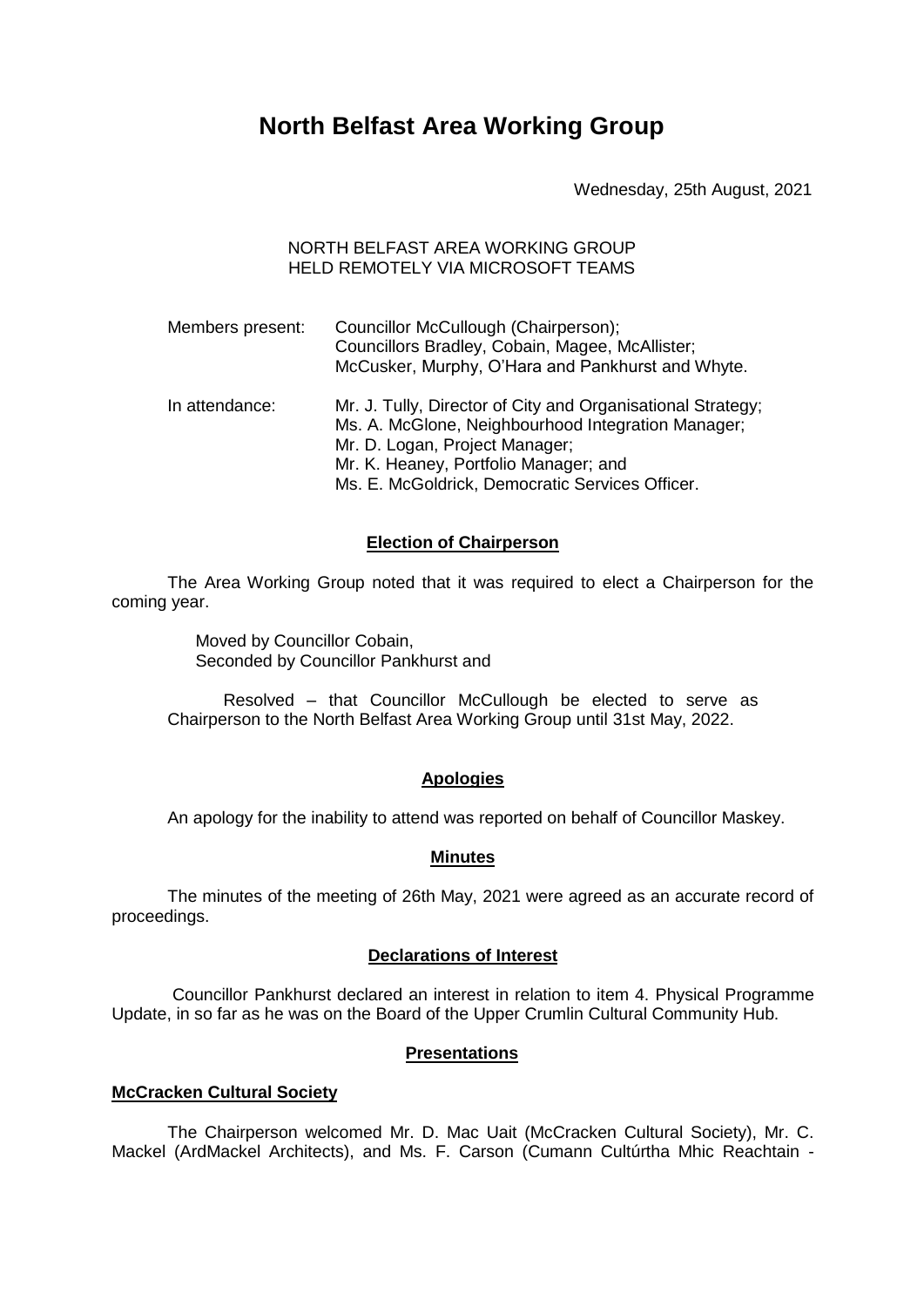Development Officer) to the meeting to provide an overview of their proposed development of the McCracken Cultural Society on the Antrim Road and their future plans.

The representatives provided a presentation on the community-led organisation and the facility which was founded in 2000 to promote the Irish language and indigenous arts. It was reported that the facility provided classes, workshops and events throughout the year.

Mr. Mac Uait described the different options for the development and highlighted that the initial focus would be to refurbish the ground floor of the building for the development of a Coffee Shop. He explained that the facility would be used to provide youth training and employment and intended to be a self-sustaining social enterprise, together with the community support for the development.

Mr. Mackel informed the Working Group of the long term plans for the building which included a Business Hub, a lift to all floors, refurbishment of existing stairwells and presented illustrations, floor plans and the associated costs of each stage.

During discussion, the representatives explained further the viability of the Coffee Shop and demand for the Business Hub, together with the considered timescales and energy efficiencies of the intended development.

The Chairperson thanked the representatives for their informative presentation and they retired from the meeting.

After discussion, the Working Group noted the information which had been provided.

#### **Refresh of Belfast Agenda - Co-Design Approach**

The Director of City and Organisational Strategy reminded the Working Group that it had been four years since the Council had published the Belfast Agenda, the city's first community plan. He advised that the review of the Belfast Agenda had launched in June 2021.

He stated that the aim was to build a society that valued and took care of people of all ages and created a city whereby everyone had the opportunity to reach their full potential. He highlighted the importance of Elected Members and partners informing this work and shaping the focus of the Belfast Agenda for the next four years (2022-2026).

He advised that a co-design approach had been adopted for refreshing the Belfast Agenda. A promotional launch video was played which showed the intended engagement programme to encourage all partners and stakeholders to contribute. The Director explained the timeline for the review process and confirmed that consultation of the draft plan was proposed to take place in Jan – Mar 2022.

The Director provided an overview of an updated Belfast Agenda 'city strategy' document which included the Council's long-term vision and outcomes, population indicators (how success would be measured) and the Council's new 4-year priorities.

He described the proposed 8 priority themes from 2022 – 2026 which included: Economic Recovery; Employability and Skills: Educational Attainment; Housing; Community Recovery and Neighbourhood Regeneration; Health Inequalities; Climate Resilience and Sustainability; and Active and Sustainable Travel. He also highlighted that there were four cross-cutting themes proposed, including Inclusive Growth; Children and Young People: Good Relations and Shared Future; and Older People.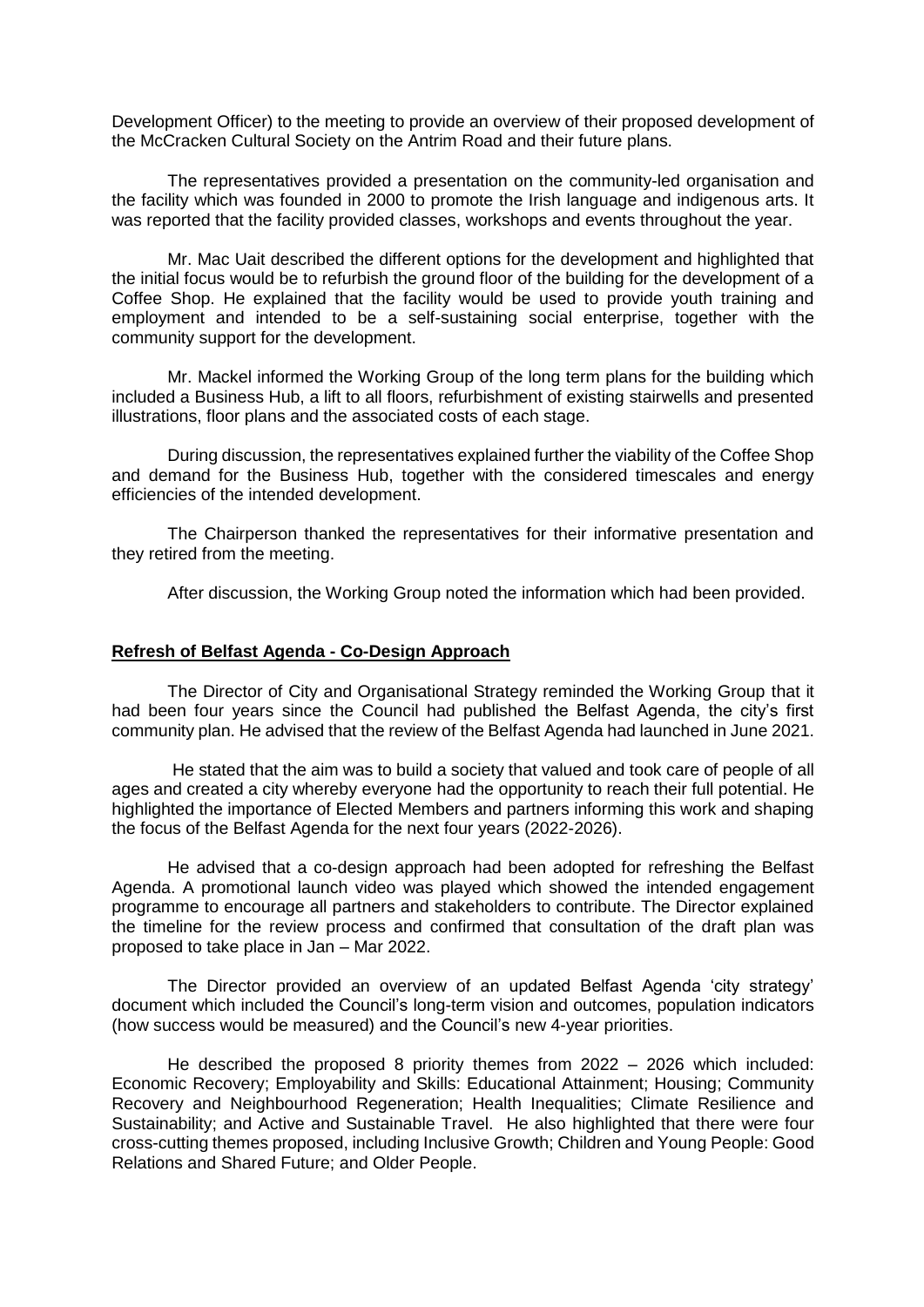He explained that this would include Underpinning Delivery Action Plans which encompassed actions to deliver the 4-year priorities and would be based on criteria such as:

- Partnership activity providing collaborative gain / not business as usual activity;
- Designed to contribute to the Belfast Agenda outcomes / deliver wellbeing for Belfast residents; and
- Include 'area specific' elements making the 'Belfast Agenda' more meaningful to communities.

The Director provided details of the level of engagement and feedback to date and outlined the forthcoming events scheduled for targeted groups. He highlighted that an Elected Member Workshop had been planned for Friday, 3rd September and encouraged all Members to attend.

He encouraged the Working Group to get involved and help build momentum to continue the Belfast Conversation to help shape Belfast's future. He advised that the supporting survey was available online at yoursay.belfastcity.gov.uk, and proactive promotion of the process was underway via the Council's Social Media Channels and within local community facilities (e.g. Libraries, community centres and leisure centres). He also advised that further information would be sent to Members to disseminate and share with relevant groups.

The Working Group noted the information which had been provided and welcomed the review of the Belfast Agenda.

#### **Future Planning Model: Integrated Care System**

Mr. B. Nelson, Co-Director of Public Health, Belfast Health and Social Care Trust, provided an overview of the Department of Health's consultation into a proposed new model of planning and managing services through an Integrated Care System.

The Working Group was advised that this was defined as "A collaborative partnership between organisations and individuals with a responsibility for planning, managing, and delivering care, services and interventions to meet the health and wellbeing needs of the local population and which, through taking collective action, deliver improved outcomes for individuals and communities and reduce health inequalities.*"*

The challenges facing the health and social care sector were outlined, as were the social determinants of health, including socioeconomic factors, physical environment, heath behaviours, and health care.

The Co-Director explained that the current commissioning system had been found to be overly bureaucratic and lacking in clarity of accountability of decision making, and so with the cclosure of the Health and Social Care Board, the Local Commissioning Group's would also cease.

He advised that the Health Minister had granted approval for a programme of work to develop an Integrated Care System (ICS) model in NI which would adhere to the principles of delegated local level decision-making and funding (with the exception of specialised services to be planned, managed and delivered regionally), and support an outcomes based approach underpinned by accountability*.*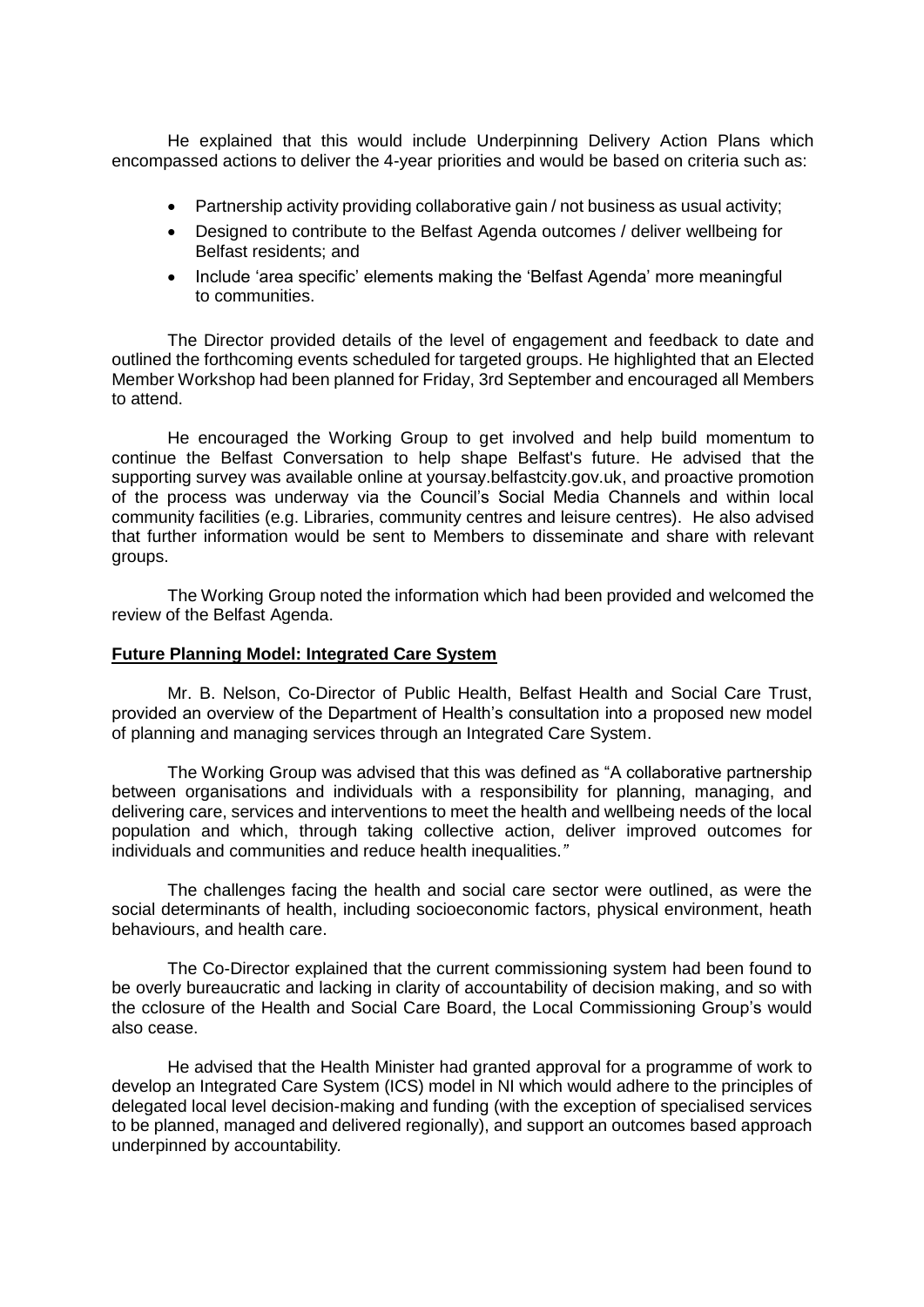The Working Group was presented with the principles and values which underpin the emerging Framework, as well as the proposed 4-tiered model, as set out below, which would adopt a population health needs approach informed by local intelligence:

- Regional Group regional coordination, oversight and accountability planning and managing specialist services;
- 5 Area Integrated Partnership Boards (AIPBs) Local planning and delivery based on identified population needs in the local area in line with the strategic direction:
- Locality Groups Integrated Care Partnerships (ICPs), GP Federations and Community Pharmacies linking with Community Planning – supporting and delivering interventions at a local level supporting AIPBs; and
- Community Groups GP Practices, Multi-Disciplinary Teams (MDTs), voluntary and community groups and organisations – supporting and delivering interventions at a community level.

The Co-Director presented the proposed membership model for the Area Integrated Partnership Boards (AIPBs), which included involvement beyond the Health and Social Care Trust, including GPs, the Public Health Agency, Community Planning, service users and community and voluntary representatives.

He confirmed that following the consultation period, it was envisioned that the ICS model would be implemented by March/April, 2022, after which it would be reviewed and refreshed as necessary.

During discussion, Members raised the following points for consideration:

- The importance of locality partnerships;
- The need for a consistent approach across regions; and
- The need to revamp and improve mental health service, especially in North Belfast and areas of deprivation.

The Co-Director confirmed that a framework was important to ensure consistency alongside local flexibility.

The Chairperson thanked Mr. Nelson for his presentation and encouraged the Working Group to respond to the consultation.

After discussion, the Working Group noted the information that had been provided.

# **Forward Planning Emerging Opportunities**

The Neighbourhood Integration Manager provided an update on priority areas of work which were underway in relation to the North Area Working Group.

She advised that Community Infrastructure and Capacity Pilot projects were being discussed so that ideas could be submitted to the Group for consideration and a timeline of the work plan would be submitted to the Group.

She advised that Community Infrastructure and Capacity Pilot projects were being proposed, identifying one group in each area of the city that could be supported to develop their capacity. She added that discussions were underway with partners regarding financial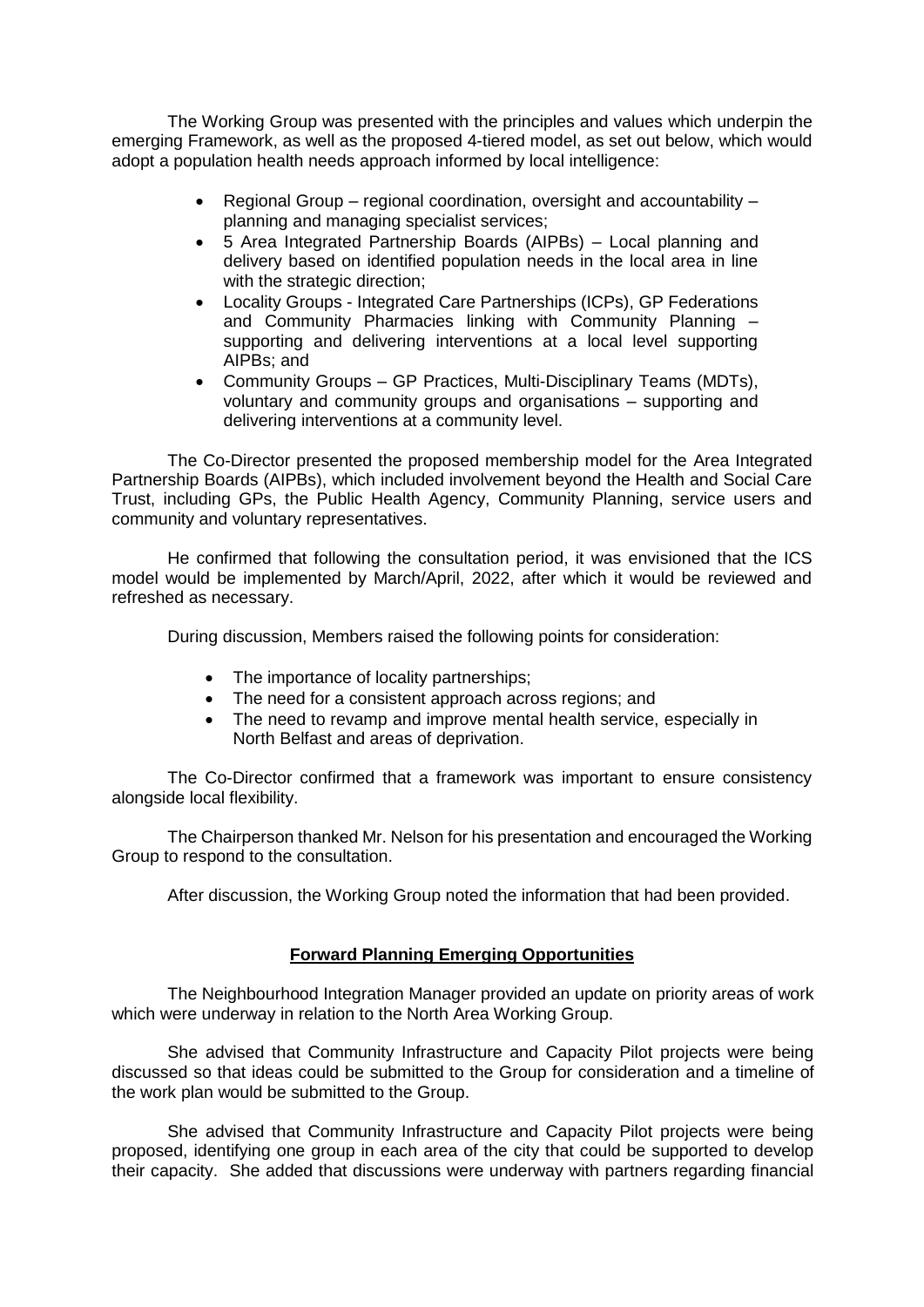support for the process, and that ideas would be developed and a list of proposals brought to a future meeting for agreement, together with a timeline of the work plan.

In relation to the Alleyway Transformation Programme, she stated that work was ongoing and further updates would be brought to the Working Group and the Strategic Policy and Resources Committee in due course to refine and agree the list of priorities. One Member highlighted the urgent need for an Alleygate at Alexandra Park Avenue and the Neighbourhood Integration Manager stated a timeline of work would also be submitted to the Group.

Regarding Peace Plus, the Neighbourhood Integration Manager informed the Group that the project would be continued to be funded by the European Commission with funding being allocated to each Council area. She advised that the SEUPB were researching themes for development with a view to the Council developing a local action plan for consideration in June 22.

During discussion Members raised the importance of a locality focus, capacity building, physical provision in North Belfast for communities to call their own, resources for the BAME communities, timeframes of proposed work being undertaken in the north of the City,

After discussion, the Working Group noted the information and that the Working Group would be informed of the timelines for the Alleyway Transformation Programme and Pilot Projects in due course.

#### **Physical Programme Update**

The Project Manager provided an update on the progress of those projects under a range of funding streams including the Capital Programme, the Leisure Transformation Programme, the Local Investment Fund (LIF), the Belfast Investment Fund (BIF), and Social Outcome Fund (SOF).

#### *Local Investment Fund (LIF)*

He explained that LIF was a £9m fixed programme of capital investment in non-council neighbourhood assets, over two tranches, with the North being allocated £1.127m under LIF1 and £800,000 under LIF2.

He highlighted that 43 projects in total had received In Principle support under LIF1 and LIF2, of which 34 had been completed; 2 were at delivery stage; 2 were at preconstruction stage and 5 remained at due diligence / initial stages.

He drew Members' attention to the table in the report which provided an overview of progress and actions around the remaining live projects, as follows:

| LIF Ref         | <b>PROJECT</b>                                         | <b>FUNDING</b> | <b>STAGE</b>          | <b>STATUS</b>                                                                                                                                                                                                                                           | <b>ACTION/RECOMMENDATION</b>           |
|-----------------|--------------------------------------------------------|----------------|-----------------------|---------------------------------------------------------------------------------------------------------------------------------------------------------------------------------------------------------------------------------------------------------|----------------------------------------|
| <b>NLIF2-14</b> | Star<br>Neighbourhood<br>Centre                        | £58.467        | On Ground             | Project on site. Electrical works complete. Work<br>ongoing regarding procurement of contractor for<br>outside space. Artist appointed for mural on<br>exterior wall. Design agreed with group and art<br>piece will be installed at the end of August. | Continue engagement with the<br>group. |
| <b>NLIF2-22</b> | Sailortown, St.<br>Joseph's<br>Church<br>Refurbishment | £75.000        | On Ground             | Project is progressing on site. Heaters procured<br>and instalment ongoing. Structural Engineer<br>surveyed the internal roof structure and<br>identified necessary works.                                                                              | Continued engagement with<br>group.    |
| <b>NLIF066</b>  | <b>Wishing Well</b><br>Project                         | £40.000        | Tender<br>preparation | Project procurement exercise recently<br>concluded. Contractor appointment imminent.                                                                                                                                                                    | Continued engagement with<br>group.    |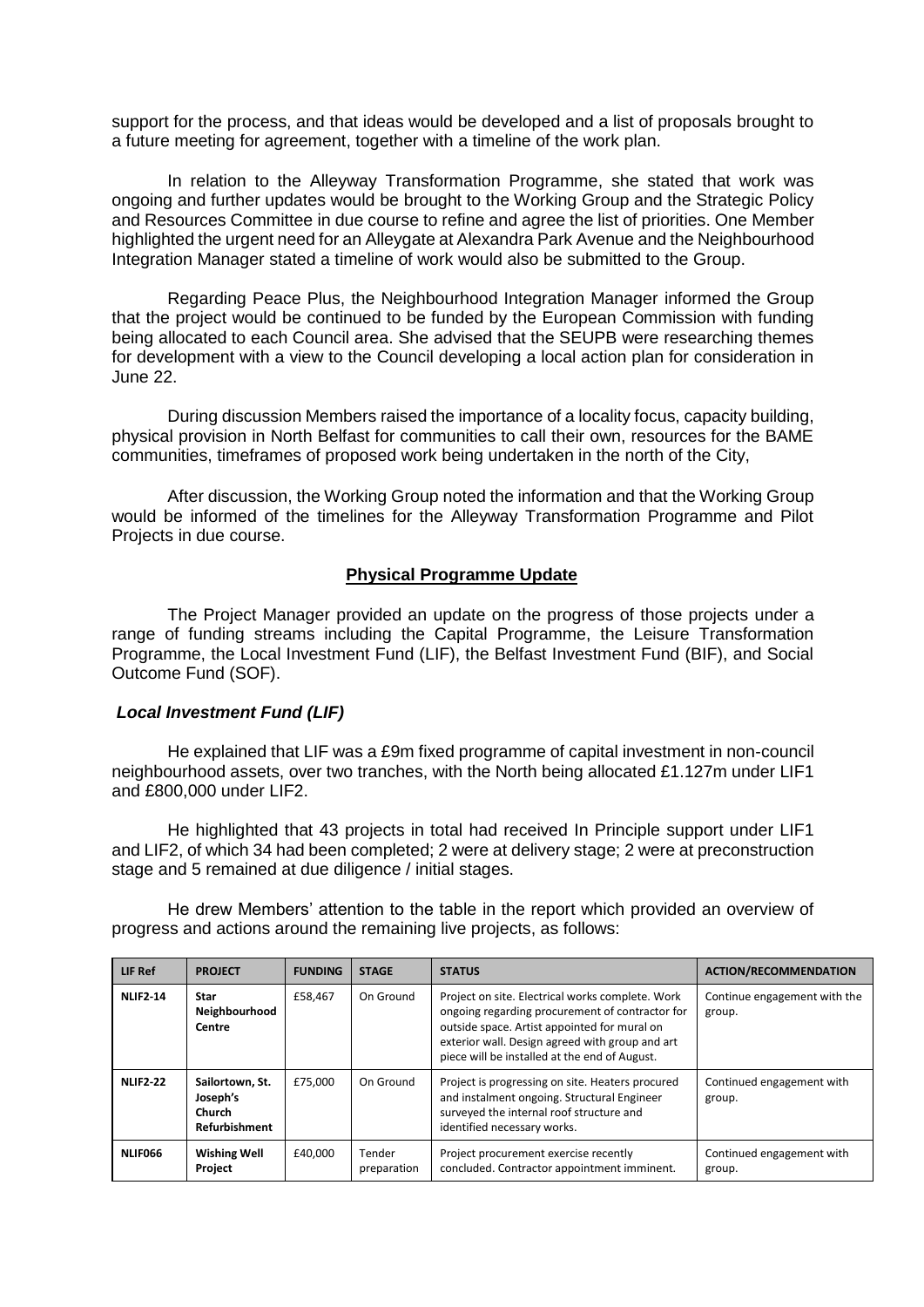| <b>NLIF2-21</b> | <b>Somme Group</b><br>- cross<br>community<br>memorial | £21,667 | Tender<br>preparation     | Progressing through Due Diligence stage. Designs<br>also completed and planning application<br>approved. Ongoing work with Legal Services to<br>get the funding agreement prepared. Some<br>further information being sought.                                                                                                                                                                                                                                                                 | To be presented again to Due<br>Diligence for sign off. Funding<br>agreement to be progressed<br>once maintenance agreement<br>signed off. Requirement for<br>street works licence to be<br>resolved, work in progress with<br>Dfl. |
|-----------------|--------------------------------------------------------|---------|---------------------------|-----------------------------------------------------------------------------------------------------------------------------------------------------------------------------------------------------------------------------------------------------------------------------------------------------------------------------------------------------------------------------------------------------------------------------------------------------------------------------------------------|-------------------------------------------------------------------------------------------------------------------------------------------------------------------------------------------------------------------------------------|
| NLIF014         | Westland<br>Community<br>Centre - new<br>buildings     | £65,000 | Due<br>Diligence<br>stage | Project originally agreed for LIF January 2013.<br>Since SIF support was withdrawn in 2019<br>Westland Community Group are being supported<br>by partners, including UV, NIHE and BCC to build<br>capacity, and provide programming funding<br>support - a funded community worker is now in<br>place. TEO have just confirmed the project has<br>been agreed onto their UV capital pipeline.                                                                                                 | Continued engagement with<br>group and UV in regarding to<br>re-scoping of proposal and the<br>now commencing business<br>case development process.                                                                                 |
| <b>NLIF2-19</b> | <b>Women's Tec</b>                                     | £46,667 | Due<br>Diligence<br>stage | Agreed February 2017. Group will be renewing<br>their lease at Skegoniell Primary School. Group<br>still having issues with their lease however they<br>are actively working to resolve this.                                                                                                                                                                                                                                                                                                 | Continued engagement with<br>Group in terms of the lease.<br>Project will be taken back to<br>Due Diligence for review.                                                                                                             |
| <b>NLIF2-03</b> | Ardoyne<br><b>Shankill Health</b><br>Partnership       | £15,000 | Due<br>Diligence<br>stage | Agreed in June 2018. Project remains at Due<br>Diligence stage - lease issues to be resolved.                                                                                                                                                                                                                                                                                                                                                                                                 | Continued engagement with<br>Group                                                                                                                                                                                                  |
| <b>NLIF2-05</b> | Mercy Primary,<br><b>Crumlin Road</b>                  | £15,000 | Initial stage             | Agreed June 2016 - Reported to SP&R Committee<br>on 19th June 2020 confirming that information<br>was received from the group and project is<br>progressing. The title deeds for Mercy Primary<br>School have now been received.                                                                                                                                                                                                                                                              | Continued engagement with<br>Group. To be presented at the<br>next Due Diligence meeting.                                                                                                                                           |
| <b>NLIF057</b>  | <b>Ardoyne Holy</b><br><b>Cross Boxing</b><br>Club     | £66,000 | Initial stage             | Agreed April 2014 - This project is within the<br>overall UV Phase 2 development of St Gemma's<br>school. The UV Business Case is progressing. The<br>project designs and costs are being developed<br>and an MOU has been developed. TEO has<br>identified a potential funding shortfall and has<br>advised that it is currently reviewing project<br>budgets across the UV Programme, following<br>which consideration will be given to reallocating<br>additional funding to this project. | Continued engagement with<br>Group and with UV<br>AWG has agreed that the Group<br>will come in and present to a<br>future AWG.                                                                                                     |

# *Belfast Investment Fund (BIF)*

The Project Manager provided a brief overview in relation to the Belfast Investment Fund (BIF) and reminded the Working Group that North Belfast had been allocated £5.5m. He advised that, in North Belfast, 7 projects had received an 'In-Principle' funding commitment under BIF, thereby fully allocating its £5.5m: and 2 projects were on the longer BIF list:

| North | Stage 3 - Cancer Lifeline—£650k; Grace Family Centre —£1.6m; Basement Youth Club/ Elim Church Ireland - £1.5m<br>Stage 2- Malgrove- £500k                                |
|-------|--------------------------------------------------------------------------------------------------------------------------------------------------------------------------|
|       | Stage 1 - Marrowbone Park £750k; Cultural Community Hub - £350k, Midland Boxing Club £400k<br>Cliftonville Community Forum, Sunningdale Community Centre - no commitment |

He updated the Working Group on the status of the remaining projects and suggested the following actions be taken forward:

| <b>BIF Ref</b> | <b>PROJECT</b>      | <b>FUNDING</b> | <b>STAGE</b> | <b>STATUS</b>                                   | <b>ACTION/RECOMMENDATION</b> |
|----------------|---------------------|----------------|--------------|-------------------------------------------------|------------------------------|
| BIF06          | <b>Grace Family</b> | £1,600,000     | Complete     | Project completed and was launched in May.      | Continue engagement with the |
|                | Centre              |                |              | The Grace Family Centre café is due to open in  | group re post monitoring.    |
|                |                     |                |              | September 2021. The project final account is    | Final account update to be   |
|                |                     |                |              | not yet ready and final figure for reallocation | brought back in the next AWG |
|                |                     |                |              | will be available in the next quarterly update. | meeting.                     |
| BIF22/34       | <b>Basement</b>     | £1.500.000     | Design stage | £1.5m BIF monies allocated to the project in    | Continue engagement with the |
|                | Youth Club/         |                |              | January 2019 (SP&R Cttee) and work is ongoing   | group and stakeholders.      |
|                |                     |                |              | with the Department of Education regarding      |                              |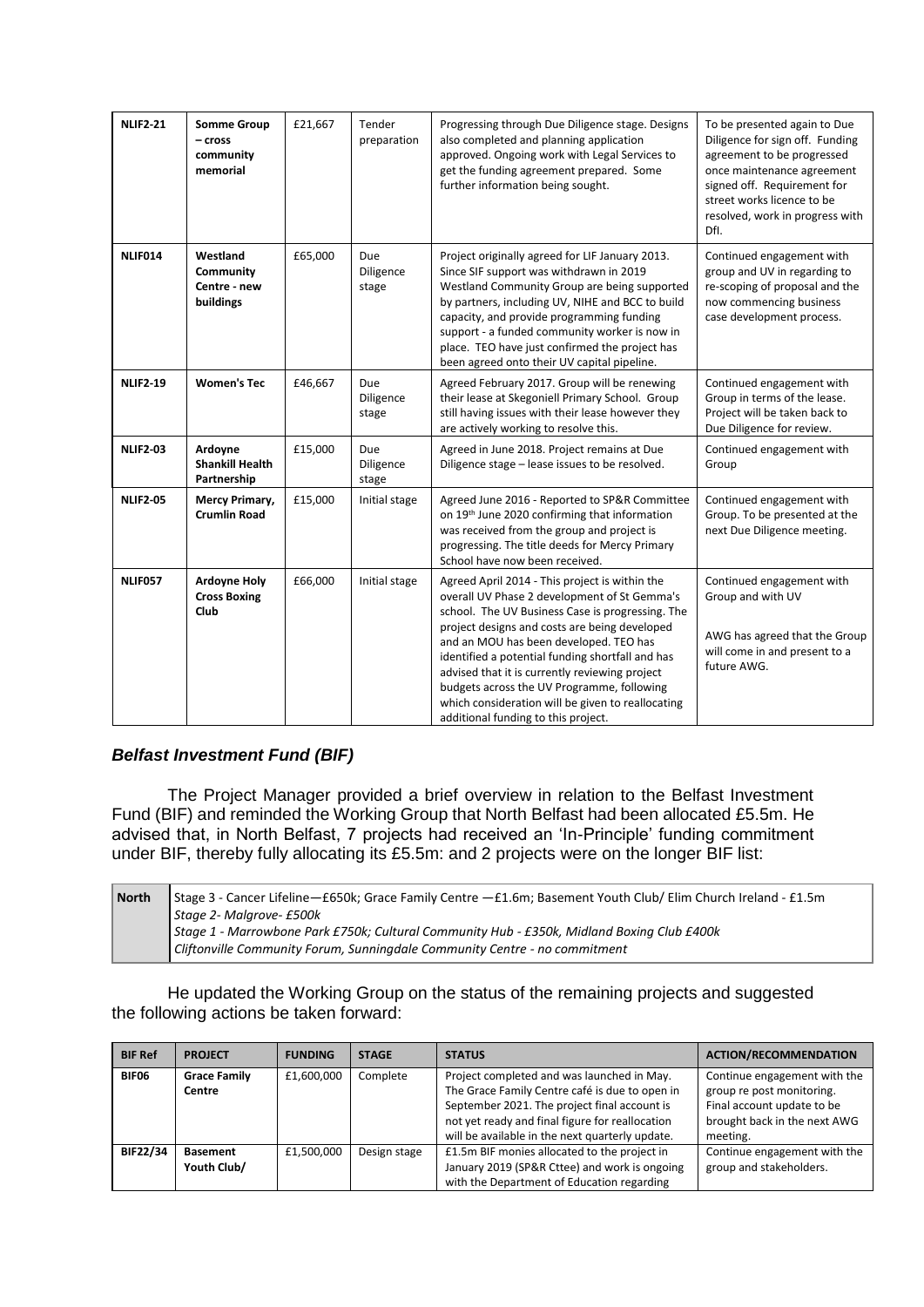|              | <b>Elim Church</b><br>(Old Grove)       |          |                            | their allocated of £500k funding (£2m in total<br>committed at present). A revised Economic<br>Appraisal and Business Planning is ongoing<br>however progress is reliant on feedback from<br>the group involved and to date queries around<br>proposed programming of any new building<br>have not been provided to the consultant team.<br>Due to issues regarding ongoing revenue costs<br>in the original proposal an alternative to the Old<br>Grove site is now being considered and it is<br>expected that the old Basement building<br>(owned by Elim Church) would be the subject of<br>the new project with a demolition and rebuild.<br>If DE continue their support for the scheme (this<br>will be subject to them consideration and sign-<br>off of the new Economic Appraisal) the<br>Council's commitment to the project would<br>reduce. This could release monies for<br>reallocation by the AWG. This is currently being<br>quantified with an update to be brought back to<br>a future AWG meeting. |                                                                                                                                    |
|--------------|-----------------------------------------|----------|----------------------------|------------------------------------------------------------------------------------------------------------------------------------------------------------------------------------------------------------------------------------------------------------------------------------------------------------------------------------------------------------------------------------------------------------------------------------------------------------------------------------------------------------------------------------------------------------------------------------------------------------------------------------------------------------------------------------------------------------------------------------------------------------------------------------------------------------------------------------------------------------------------------------------------------------------------------------------------------------------------------------------------------------------------|------------------------------------------------------------------------------------------------------------------------------------|
| <b>BIF15</b> | <b>Malgrove</b>                         | £500,000 | Uncommitted                | Business case completed - preferred option<br>accommodates 4 team changing and is<br>estimated cost of £1million (£500k funding<br>deficit remains - avenues to be explored incl.<br>DfC). Design layout reflecting access and<br>parking requirements to be finalised to allow for<br>detailed design and planning application<br>submission (still awaiting response from NIE on<br>option of community transfer of parcel of land<br>for element of parking).                                                                                                                                                                                                                                                                                                                                                                                                                                                                                                                                                       | Continue engagement with the<br>group.                                                                                             |
| <b>BIF45</b> | <b>Midland Boxing</b><br>Club           | £400,000 | Emerging -<br>Design Stage | Planning application submitted May 2021.<br>Anticipate planning decision by Oct 2021.<br>Officers are liaising with Northern Ireland<br>Housing Executive to complete the acquisition<br>of land adjacent to club for the extension (on<br>track). Aim to complete tender exercise and<br>appoint contractor by Nov 2021. Initial pre-<br>tender estimates show the project may require<br>further funding (approx. £60k) and project<br>officers are working with group to address this<br>by approaching other funders.                                                                                                                                                                                                                                                                                                                                                                                                                                                                                              | Continue engagement with the<br>group and design team.<br>Recommend that project to be<br>moved to Stage 2-<br>Uncommitted.        |
| <b>BIF41</b> | Marrowbone<br><b>Millennium</b><br>Park | £750,000 | Emerging                   | Partnership project with UV. Business Case<br>approved. DfC has confirmed additional funding<br>of £200k. In Nov 2020, additional BIF funding of<br>£250k was re-allocated. Planning has now been<br>approved and Council are awaiting formal letter<br>of offer from UV before progressing<br>procurement.                                                                                                                                                                                                                                                                                                                                                                                                                                                                                                                                                                                                                                                                                                            | Continue engagement with the<br>group and stakeholders.<br>Recommend that project to be<br>moved to Stage 2-<br><b>Uncommitted</b> |
| <b>BIF43</b> | Cultural<br><b>Community Hub</b>        | £350,000 | Emerging                   | Proposed new cultural hub community facility.<br>Feasibility study and business plan completed.<br>Project will comprise of a 130sqm permanent<br>brick facility on derelict Orange Lodge owned<br>site. As Upper Crumlin Road Cultural<br>Association is recently constituted it is proposed<br>that the County Grand Orange Lodge of Belfast<br>will be project guarantor. Project proposal<br>assessed. Discussed initially at Due Diligence in<br>19th August 2021 with no major issues.                                                                                                                                                                                                                                                                                                                                                                                                                                                                                                                           | Continue engagement with the<br>group and stakeholders.<br>Recommend that project to be<br>moved to Stage 2-<br>Uncommitted        |

# *Capital Programme*

The Project Manager reminded the Working Group of the 3 stage approval process in place for every project on the Council's Capital Programme, as agreed by the Strategic Policy and Resources Committee. He summarised the current status of the live projects for North Belfast as follows: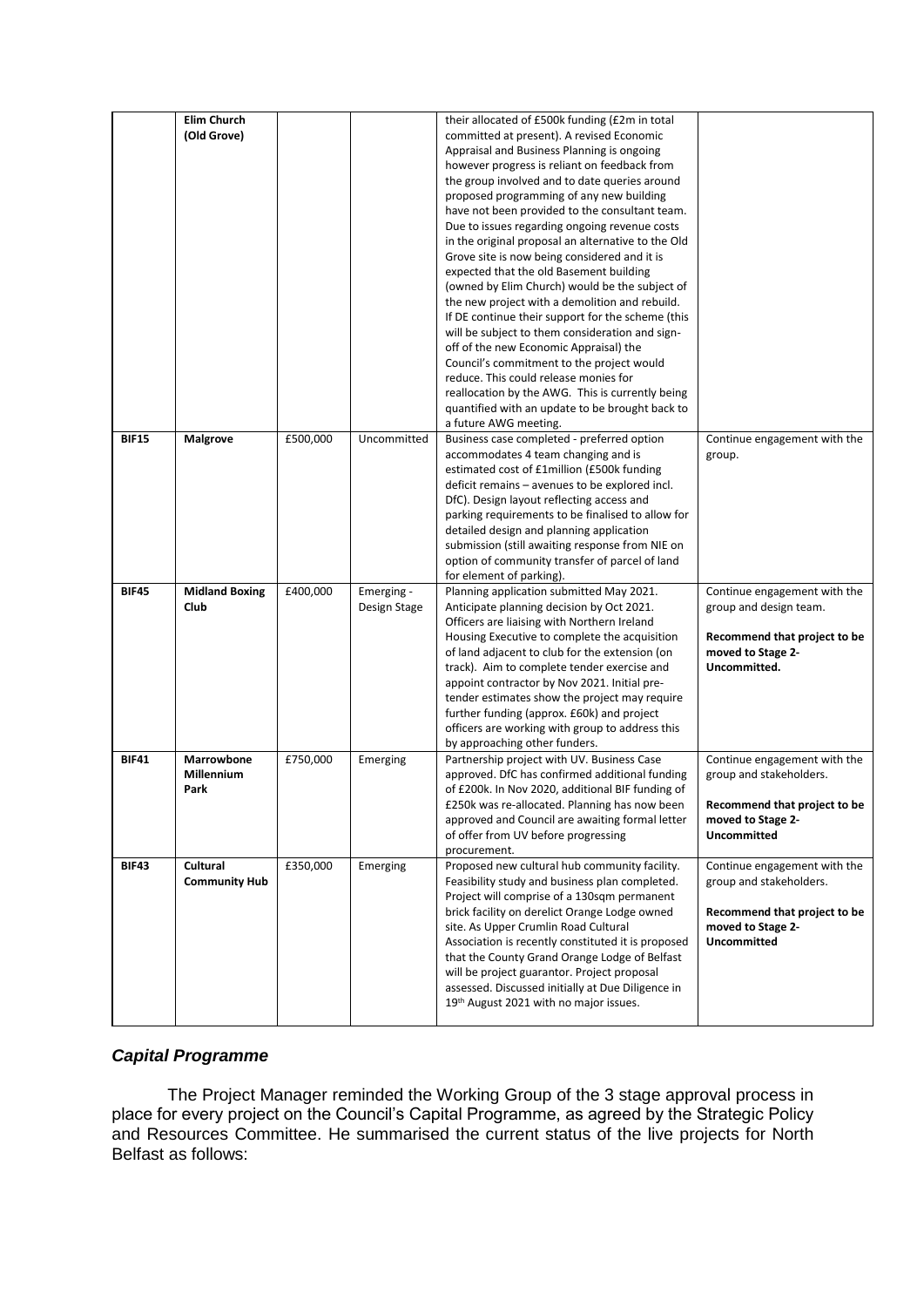| Project                                                                                   | <b>Status and update</b>                                                                                                                                                                                                                   |
|-------------------------------------------------------------------------------------------|--------------------------------------------------------------------------------------------------------------------------------------------------------------------------------------------------------------------------------------------|
| <b>Playground Improvement Programme</b><br>2021/2022 (City wide)                          | Cavehill Adventurous playground works to start in January 2022.                                                                                                                                                                            |
| <b>North Foreshore - Development Sites</b><br><b>Infrastructure Works</b>                 | Stage 3 – Committed Project. Electricity infrastructure upgrade currently<br>being progressed                                                                                                                                              |
| Belfast Zoo – Programme of Works<br>(Works to the Large Cats Enclosure, Sea<br>Lion, etc) | Stage 3 - Committed Project. On ground. Health and safety works and Sea<br>Lion works underway. Tender preparation has also begun for the Large Cats<br>Enclosure, with works anticipated to start by September.                           |
| Boodles Dam - Abandonment of the<br>Dam                                                   | Stage 3 - Committed Project. Contractor has been appointed and has<br>submitted a Construction Environmental Management Plan to NIEA.<br>Awaiting response from NIEA and hope to be mobilising to site in August/<br>early September 2021. |
| <b>Reservoir Safety Programme</b>                                                         | Stage 3- Committed Project. Works to Alexandra Park, Waterworks Upper<br>and Waterworks Lower. Integrated Consultancy Team have been appointed.<br>ICT working on designs and preparing planning application                               |
| Alleygating Phase 5 - City wide                                                           | Stage 3 – Committed Project. Update to be brought to next AWG                                                                                                                                                                              |
| LTP - Girdwood Indoor Sports Facility                                                     | Stage 2 - Uncommitted Project. Design Team and Business Case consultant<br>now engaged. Currently working through options in partnership with DfC for<br>inclusion in Business Case.                                                       |
| <b>Relocation of Dunbar Link Cleansing</b><br>Depot                                       | Stage 2 - Uncommitted Project. OBC being worked up                                                                                                                                                                                         |

# *Externally- funded programme*

The Project Manager explained that the Council was the delivery partner / agent for a number of government departments on key capital investment programmes, namely, the Executive Office Social Investment Fund (SIF), the Executive Office Urban Villages (UV) Programme, and number of schemes with the Department for Communities Regeneration directorate. He provided the following overview of projects within each programme relevant to North Belfast:

#### *Urban Villages Initiative*

| Project                             | <b>Status and update</b>                                                                                                                                                                                                                                                                                                                                                                                                                                                                                           |
|-------------------------------------|--------------------------------------------------------------------------------------------------------------------------------------------------------------------------------------------------------------------------------------------------------------------------------------------------------------------------------------------------------------------------------------------------------------------------------------------------------------------------------------------------------------------|
| <b>Marrowbone Millennium Park</b>   | As per update under BIF. Partnership project with UV and DfC. The Business<br>Case has been approved. Planning has now been approved and Council are<br>awaiting formal letter of offer from UV.                                                                                                                                                                                                                                                                                                                   |
| <b>Ballysillan Playing Fields</b>   | Partnership project with UV, DfC and DfI LWWP. Public consultation closed on 1<br>August. A report on the consultation findings is in the process of being prepared<br>with any final design changes to scheme to be confirmed. The UV Business Case<br>has been approved and a Letter of Offer is now imminent. The Council has<br>received a request for funding from TEO in sum of £100k for contribution<br>towards design fees. TEO have been advised that no funding is currently<br>available at this time. |
| Beann Mhadagáin Family Centre       | Council acting as delivery agent. The Business Case is progressing. UV has<br>identified a potential funding deficit between £300k and £600k. The Project<br>Promoter is exploring options regarding additional funding opportunities. The<br>UV Letter of Offer is dependent upon confirmation of funding and Business Case<br>approval.                                                                                                                                                                          |
| <b>Sunningdale Community Centre</b> | Council acting as delivery agent, proposed on Council land. A final draft<br>Business Case has been received and is under review. Council is considering an<br>in-principle agreement to transfer lands. TEO identified a funding deficit in sum                                                                                                                                                                                                                                                                   |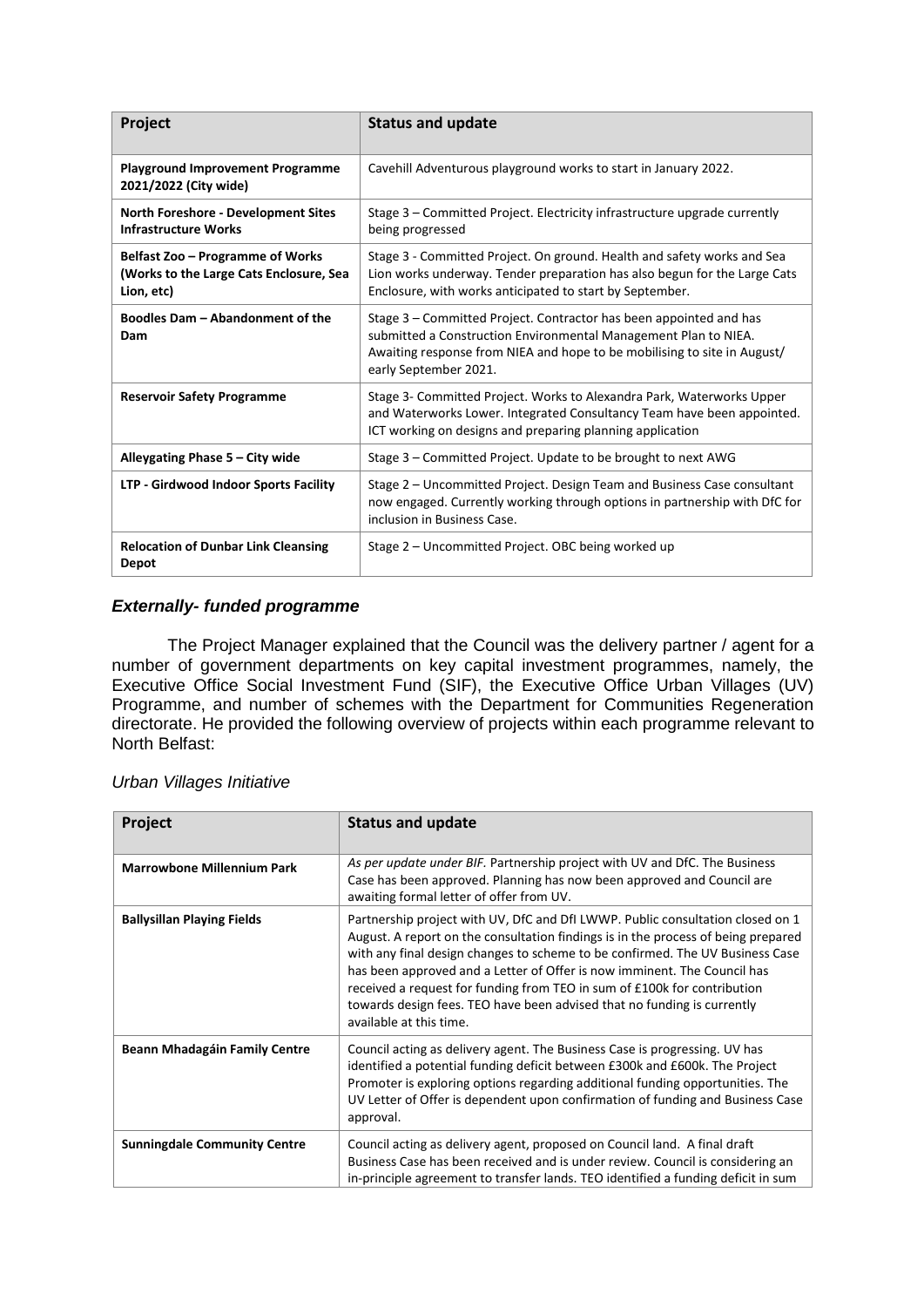|                                                                             | of £359,318 and following a request for match funding from Council, TEO were<br>advised that no funding is currently available. TEO has indicated that it is<br>currently reviewing project budgets across the UV Programme, following which<br>consideration will be given to reallocating additional funding to this project.<br>Additional funding opportunities are being explored by TEO to support this<br>project.                                                                                               |
|-----------------------------------------------------------------------------|-------------------------------------------------------------------------------------------------------------------------------------------------------------------------------------------------------------------------------------------------------------------------------------------------------------------------------------------------------------------------------------------------------------------------------------------------------------------------------------------------------------------------|
| <b>Ardoyne Youth Enterprises (AYE)</b><br><b>Social Enterprise Project:</b> | Council acting as delivery agent. The Business Case is progressing. The project<br>designs and costs are being developed. TEO has identified a potential funding<br>shortfall and has advised that it is currently reviewing project budgets across<br>the UV Programme, following which consideration will be given to reallocating<br>additional funding to this project. Additional funding opportunities are being<br>explored by TEO to support this project.                                                      |
| <b>St Gemma's ABC Trust</b>                                                 | As per update under LIF. Partnership project with UV. The Business Case is<br>progressing. The project designs and costs are being developed and an MOU<br>has been developed. TEO has identified a potential funding shortfall and has<br>advised that it is currently reviewing project budgets across the UV Programme,<br>following which consideration will be given to reallocating additional funding to<br>this project. Additional funding opportunities are being explored by TEO to<br>support this project. |

He highlighted that Members were asked to note that a request for funding in the sum of £100k had been received from TEO in relation to the Ballysillan Playing Fields project, a copy of the letter received from TEO was attached at Appendix 1. The funding request was to support the funding profile of £5,758,616 (UV £3,958,616, DfI £1,100,000, DfC £700,000).

# *Peace IV*

The following update on Peace IV - Forth Meadow Community Greenway project was provided:

| <b>Project</b>                                    | Status and update                                                                                                                                                                                                                           |
|---------------------------------------------------|---------------------------------------------------------------------------------------------------------------------------------------------------------------------------------------------------------------------------------------------|
| <b>Forth Meadow Community</b><br>Greenway project | On Ground. Contractor on site at Section 1. Planning applications for remaining<br>sections of the scheme with planners. Match funding received from DfI (£750k) and<br>DfC (£500k). Estimated completion of SEUPB programme December 2023. |

# *Department for Communities (DfC) funded projects*

The Project Manager provided the following status update on DfC funded projects in North Belfast:

| <b>Project</b>                                              | <b>Status and update</b>                                                                                                                                                  |  |  |
|-------------------------------------------------------------|---------------------------------------------------------------------------------------------------------------------------------------------------------------------------|--|--|
| Girdwood Indoor Sports Site-<br>ICT                         | Business Case being developed.                                                                                                                                            |  |  |
| Voice of Young people In Care<br>(VOYPIC) and Include Youth | Refurbishment of 100 Great Patrick St, Belfast to provide a modern, fit for purpose<br>youth space - BCC as delivery agent. Tender returned and currently being assessed. |  |  |

# *Living with Water Programme (LWWP)*

The Working Group were provided with an update on projects under LWWP:

| <b>Project</b>                                       | <b>Status and update</b>                                                                                                                                                                                           |
|------------------------------------------------------|--------------------------------------------------------------------------------------------------------------------------------------------------------------------------------------------------------------------|
| <b>Belfast Castle Estate - SuDS</b><br>pilot project | Natural flood management scheme based on a sustainable drainage pilot project in<br>the grounds of Belfast Castle. Designs are being finalised and it is anticipated work<br>will commence on site in August 2021. |